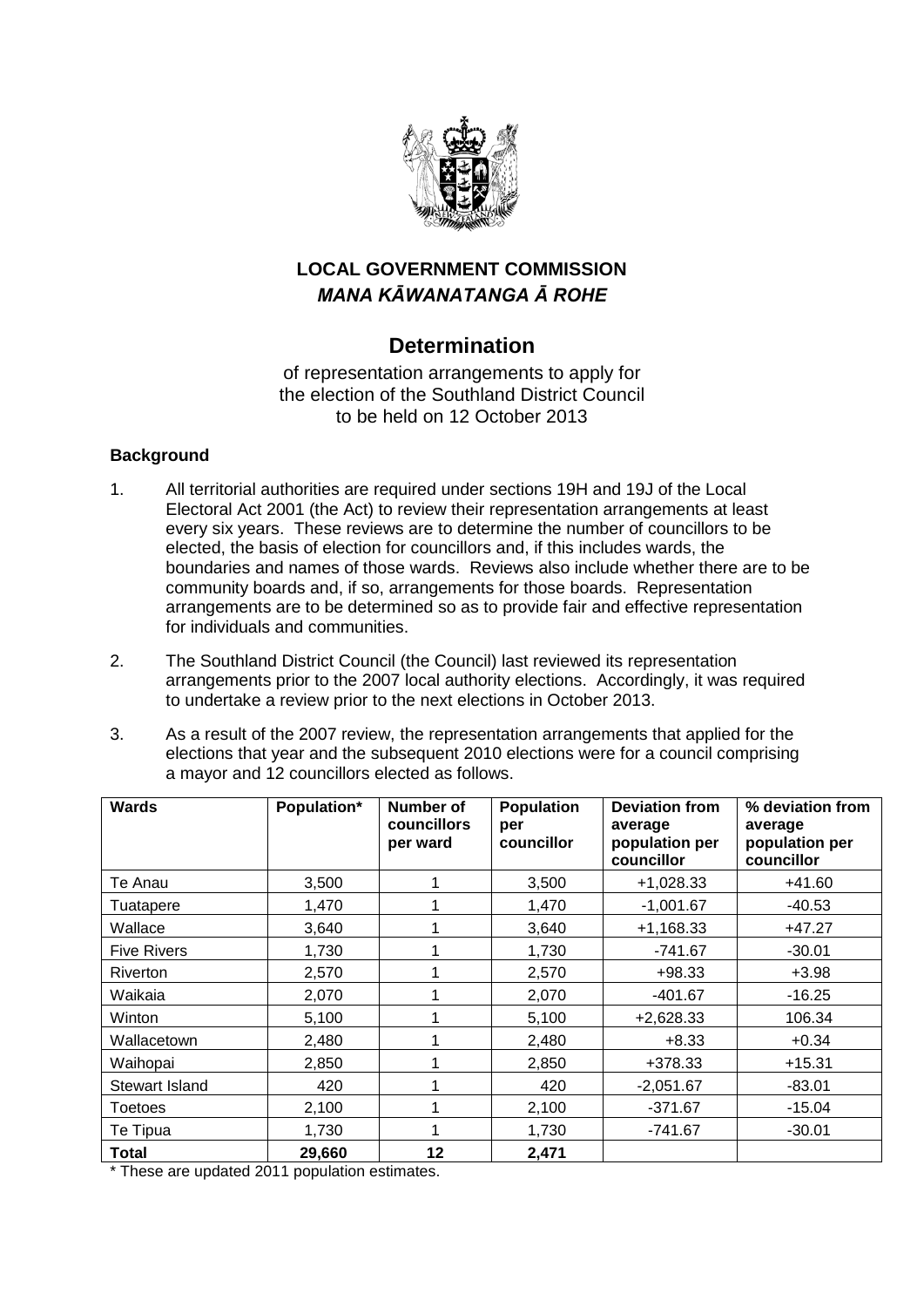4. There are 12 community boards in Southland District, each with six elected members and one appointed member. The boards and their populations are as follows:

| <b>Community Board</b>     | <b>Population</b> |
|----------------------------|-------------------|
| <b>Balfour Community</b>   | 160               |
| Lumsden Community          | 470               |
| Riversdale Community       | 420               |
| Wallacetown Community      | 650               |
| <b>Edendale Community</b>  | 500               |
| Wyndham Community          | 480               |
| Te Anau Community          | 3,500             |
| Tuatapere Community        | 1.470             |
| Wallace Community          | 3,640             |
| Winton Community           | 5,100             |
| Riverton/Aparima Community | 1,580             |
| Stewart Island Community   | 420               |

- 5. Community boards do not cover the whole of the district and the area not within communities has a population of 11,250.
- 6. In addition to community boards, the Council has a system of 16 community development area sub-committees (CDAs) which have been established to further encourage local representation in assessing the needs of communities. They are formed when a request is received from a community and local support can be demonstrated. Operating at a lower level than community boards, some CDAs are responsible for a wide range of activities in their communities, while others are responsible for only recreational facilities. CDAs can make recommendations to community boards and/or the Council. CDAs do not come within the Commission's jurisdiction but are mentioned to help portray the overall system of governance in Southland District.
- 7. Prior to determining its representation review proposal, the Council carried out the following process to develop a proposal and consult with the community:
	- a workshop was held with the chairs of the12 community boards and the 18 CDAs to consider options to feed into a discussion document
	- a workshop was held by the Council to consider options to feed into discussion document
	- a discussion document was developed and distributed for public consultation
	- nine public meetings were held (Winton, Te Anau, Riverton, Lumsden, Otautau, Edendale, Gorge Road, Riversdale, Tuatapere)
	- targeted consultation was held with iwi and Federated Farmers
	- after receiving feedback at a public meeting on a five ward option, targeted consultation was held with community boards and CDAs on that option
	- the Council held a workshop to discuss the feedback received.
- 8. After considering the results of the consultation process, the Council on 29 August 2012, under sections 19H and 19J of the Act, adopted its initial representation proposal for the October 2013 elections. This proposal included a council of 12 members elected from 5 wards as follows: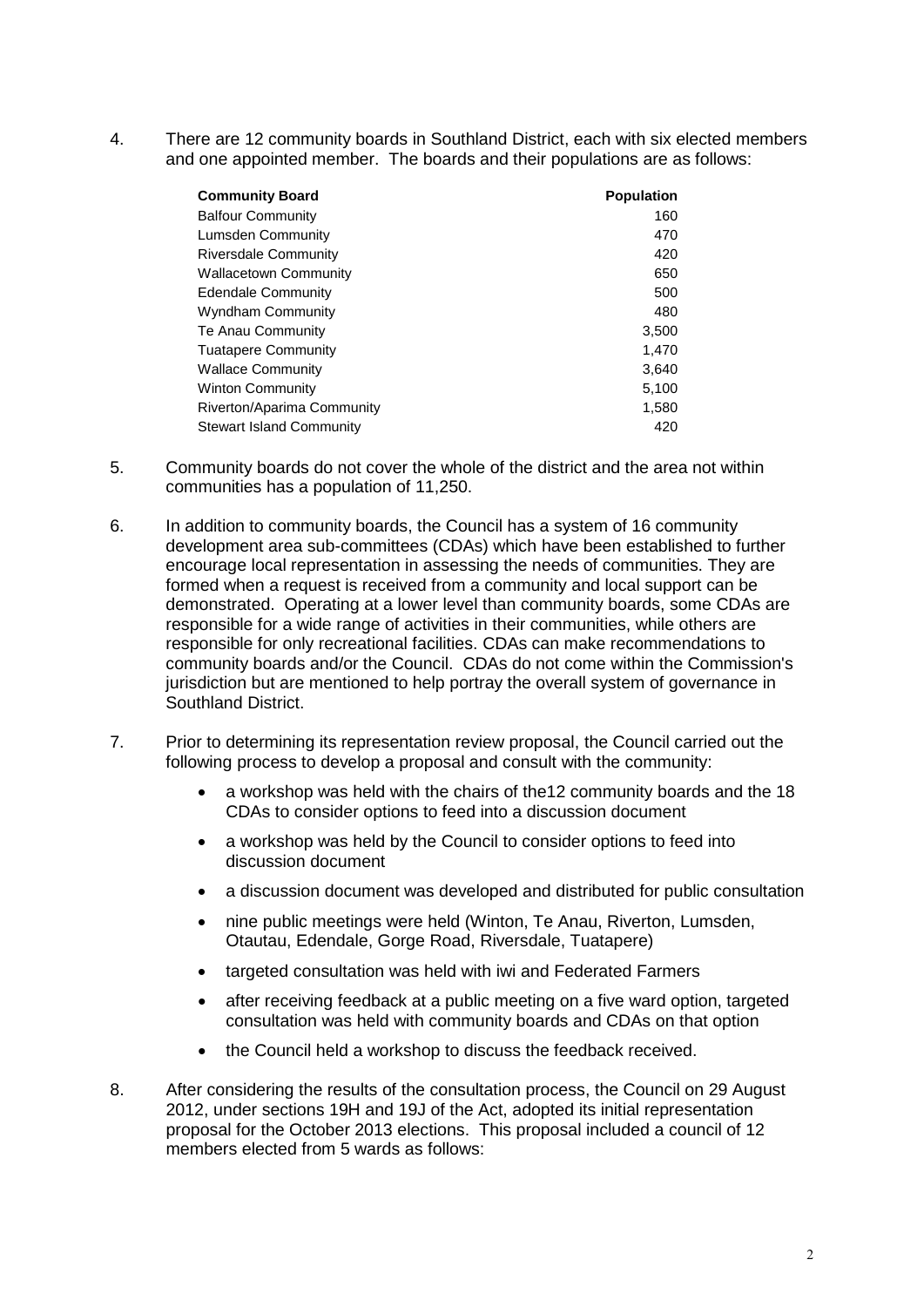| <b>Wards</b>          | Population* | Number of<br>councillors<br>per ward | <b>Population</b><br>per<br>councillor | <b>Deviation from</b><br>district average<br>population per<br>councillor | % deviation from<br>district average<br>population per<br>councillor |
|-----------------------|-------------|--------------------------------------|----------------------------------------|---------------------------------------------------------------------------|----------------------------------------------------------------------|
| Mararoa Waimea        | 6.891       | 3                                    | 2,297                                  | $-74.50$                                                                  | $-3.14$                                                              |
| Waiau Aparima         | 7,830       | 3                                    | 2,610                                  | $+238.50$                                                                 | $+10.06$                                                             |
| Winton<br>Wallacetown | 8,124       | 3                                    | 2.708                                  | +336.50                                                                   | $+14.19$                                                             |
| Waihopai Catlins      | 5.217       | 2                                    | 2,608                                  | $+237.00$                                                                 | $+9.99$                                                              |
| Stewart Island-       | 396         |                                      | 396                                    | $-1,975.50$                                                               | $-83.30$                                                             |
| Rakiura               |             |                                      |                                        |                                                                           |                                                                      |
| <b>Total</b>          | 28,458      | 12                                   | 2,371.50                               |                                                                           |                                                                      |

\* These are 2006 census statistics

- 9. The community board structure was proposed to change as follows:
	- there be seven community boards (compared to the current 12)
	- the Wallace Community Board be renamed Otautau and its boundaries altered
	- the Winton Community Board remain but with altered boundaries
	- the communities of Edendale and Wyndham be merged into a single Edendale-Wyndham Community with its members elected from two subdivisions
	- the Lumsden, Riversdale, Balfour and Wallacetown Community Boards be abolished and reconstituted as CDA subcommittees.
- 10. The Council's initial proposal was publicly notified on 1 September 2012 and submissions called by 2 October 2012. The Council received 46 submissions.
- 11. On 31 October 2012, after considering submissions, the Council adopted its final proposal. The final proposal was the same as the initial proposal except for the following:
	- Wallacetown would continue to have a community board, rather than a CDA
	- the name of Waihopai Catlins Ward was changed to Waihopai Toetoes Ward
	- adjustments were made to the boundary of the merged Edendale-Wyndham Community.
- 12. The Council notified its final proposal on 10 November 2012, and called for appeals and objections by 12 December 2012.
- 13. Six appeals against the Council's final proposal were received as follows:
	- Federated Farmers, Southland Province, seeking a reduction in the number of councillors from 12 to 5 and complete community board coverage
	- Edward Blackburn, seeking adoption of the "nine ward option" canvassed in the Council's discussion document and Stewart Island having a CDA rather than a community board
	- Wallace Community Board, seeking adoption of the "nine ward option" with two members being elected at large, the retention of the Wallace Community over its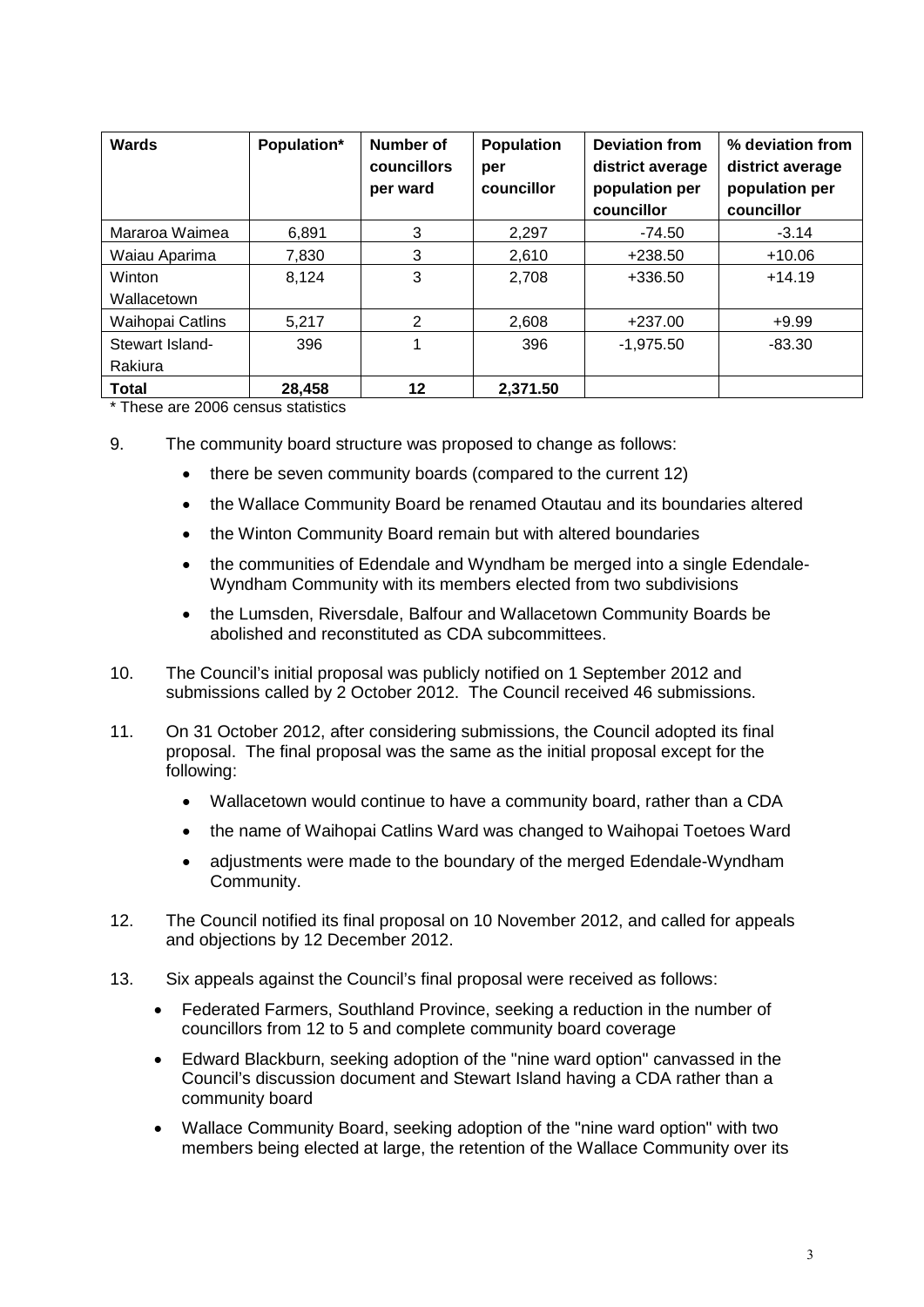current area, and the merging of Stewart Island /Rakiura Ward with Waihopai Toetoes Ward

- Nightcaps CDA, seeking adoption of the "nine ward option" with two members being elected at large, and the merging of Stewart Island /Rakiura Ward with Waihopai Toetoes Ward
- Alan Leitch, seeking the retention of a separate Wyndham Community Board
- John Hogg, seeking adoption of the "nine ward option" with two members being elected at large, and the merging of Stewart Island /Rakiura Ward with Waihopai Toetoes Ward.

Note: The "nine ward option" referred to in some appeals appeared to be the option in the Council's discussion document for nine councillors elected from seven wards with up to three councillors elected at large.

#### **Hearing**

14. The Commission met with the Council and appellants at a hearing held in the Southland District Council Chambers on 5 March 2013. The appellants who appeared at the hearing were Federated Farmers, Wallace Community Board, Nightcaps CDA and Edward Blackburn. The Council was represented at the hearing by the Mayor Frana Cardno, Deputy Mayor James Copeland, Chief Executive, David Adamson and Policy and Planning Manager Susan Cuthbert.

#### **Matters raised in appeals and at the hearing**

- 15. Each of the Council representatives addressed the Commission and gave presentations and written statements covering an overview of the district, the strengths of the current system of representation, the consultation process undertaken by the Council, a view from the rural perspective, and why the Council arrived at the solution it did. There was particular emphasis on the role of councillors and their relationship with the community.
- 16. Federated Farmers, in its presentation, made the following points:
	- there needs to be a fundamental rethink in the district about what constitutes good representation
	- modern communications means that it is easier for residents to stay in touch with issues and have a say on whole of district concerns
	- the Council's proposed representation arrangements do not provide for effective representation or decision making
	- the proposal will not result in effective representation, particularly for rural residents
	- councillors are not sufficiently remunerated, and a lesser number of councillors would allow those councillors to be better remunerated
	- there is not, currently, enough competition at elections with the majority of sitting councillors at the last election being elected unopposed
	- a smaller number of councillors with full community board coverage would allow the Council to focus on strategic issues.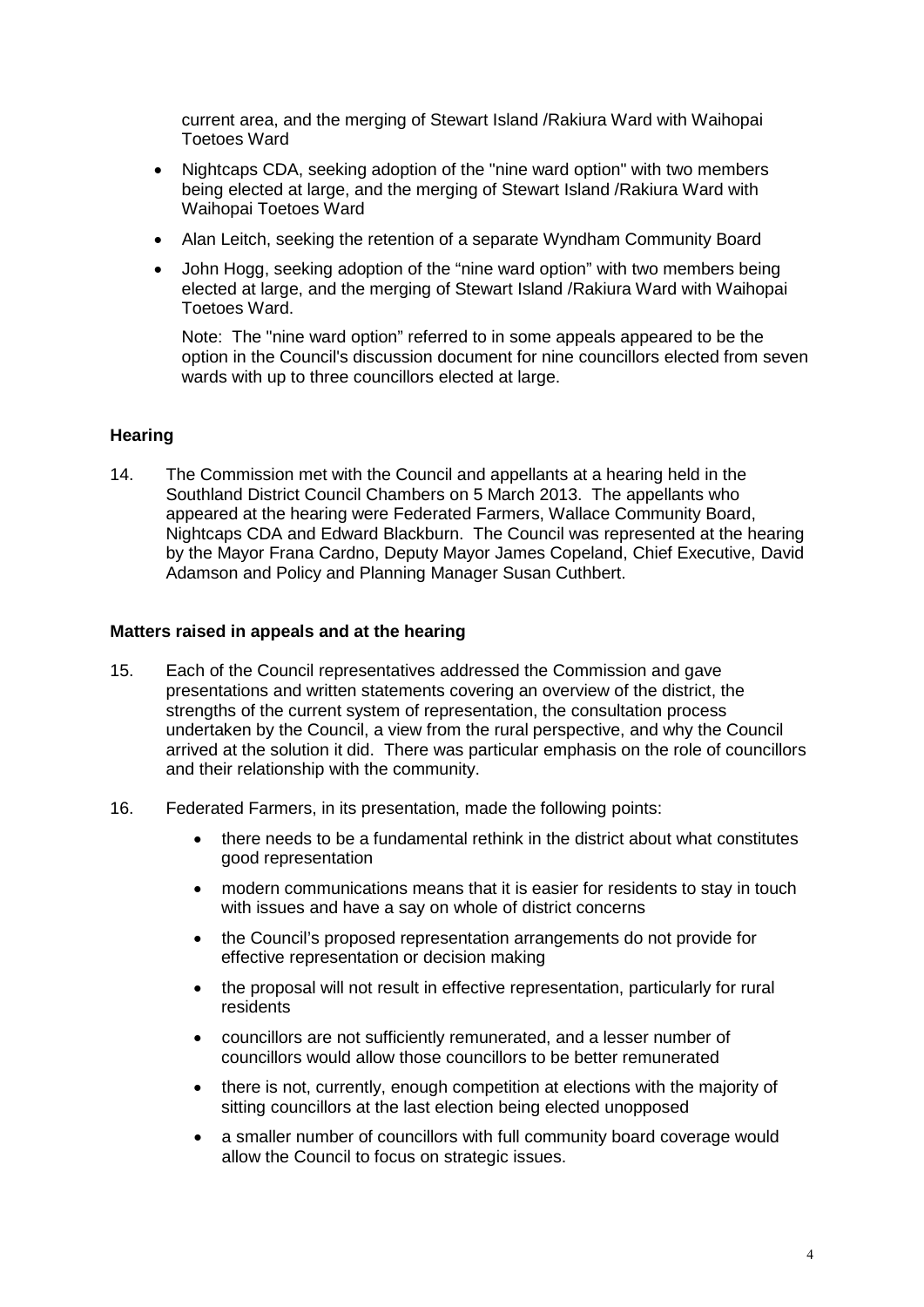- 17. Other appellants made the following points:
	- under the Council's proposal there would not be guaranteed representation for all communities as wards would be larger covering several communities
	- the Council's proposal did not equate with feedback received in the early part of the Council's consultation
	- the "nine ward option" better reflects the communities views than the Council's proposals
	- Waiau-Aparima Ward should be renamed Wallace Ward to be better reflect all communities of interest in the ward
	- Stewart Island's predominant community of interest is with Invercargill and could be adequately represented as part the district's Waihopai Toetoes Ward
	- there were concerns about inconsistencies in community board structures with some boards covering urban areas and some boards also including large rural areas
	- retention of the Wallace Community Board over its current area would ensure better representation for other townships of Western Southland
	- Edendale and Wyndham should retain separate community boards, and the boards were not adequately consulted over proposed changes
	- concern was expressed about the use of statistics from the 2006 census rather more recent estimates.

#### **Requirements for determination**

18. Statutory provisions relating to the determination of appeals and objections on territorial authority representation proposals are contained in sections 19R, 19H and 19J of the Act.

# *19R. Commission to determine appeals and objections*

- *(1) The Commission must—*
	- *(a) Consider the resolutions, submissions, appeals, objections, and information forwarded to it under section 19Q; and*
	- *(b) Subject to sections 19T and 19V in the case of a territorial authority, and to sections 19U and 19V in the case of a regional council, determine,—*
		- *(i) In the case of a territorial authority that has made a resolution under section 19H, the matters specified in that section:*
		- *(ii) In the case of a regional council that has made a resolution under section 19I, the matters specified in that section:*
		- *(iii) In the case of a territorial authority that has made a resolution under section 19J, the matters specified in that section.*
- *(2) For the purposes of making a determination under subsection (1)(b), the Commission—*
	- *(a) May make any enquiries that it considers appropriate; and*
	- *(b) May hold, but is not obliged to hold, meetings with the territorial authority or regional council or any persons who have lodged an appeal or objection and have indicated a desire to be heard by the Commission in relation to that appeal or objection*.
- *(3) The Commission must, before 11 April in the year of a triennial general election, complete the duties it is required to carry out under subsection (1).*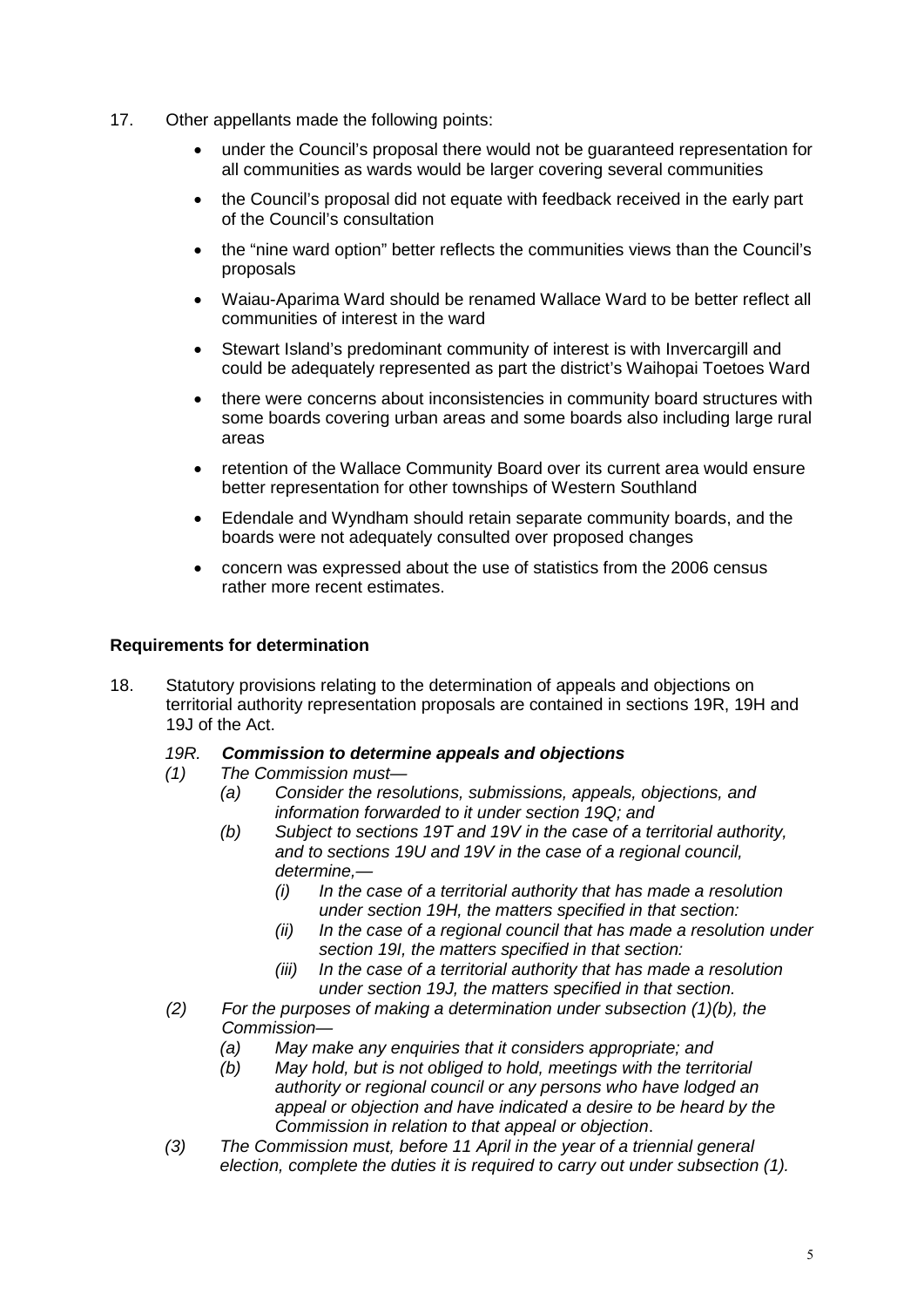- *19H. Review of representation arrangements for elections of territorial authorities*
- *(1) A territorial authority must determine by resolution, and in accordance with this Part,—*<br>(a)
	- *Whether the members of the territorial authority (other than the mayor) are proposed to be elected—*
		- *(i) By the electors of the district as a whole; or*
		- *(ii) By the electors of 2 or more wards; or*
		- *(iii) In some cases by the electors of the district as a whole and in the other cases by the electors of each ward of the district; and*
	- *(b) In any case to which paragraph (a)(i) applies, the proposed number of members to be elected by the electors of the district as a whole; and*
	- *(c) In any case to which paragraph (a)(iii) applies,—*
		- *(i) The proposed number of members to be elected by the electors of the district as a whole; and*
		- *(ii) The proposed number of members to be elected by the wards of the district; and*
	- *(d) In any case to which paragraph (a)(ii) or paragraph (a)(iii) applies,—*
		- *(i) The proposed name and the proposed boundaries of each ward; and*
		- *(ii) The number of members proposed to be elected by the electors of each ward.*
- *(2) The determination required by subsection (1) must be made by a territorial authority —*
	- *(a) On the first occasion, either in 2003 or in 2006; and*
	- *(b) Subsequently, at least once in every period of 6 years after the first determination.*
- *(3) This section must be read in conjunction with section 19ZH and Schedule 1A.*

#### *19J. Review of community boards*

- *(1) A territorial authority must, on every occasion on which it passes a resolution under section 19H, determine by that resolution, and in accordance with this Part, not only the matters referred to in that section but also whether, in light of the principle set out in section 4(1)(a) (which relates to fair and effective representation for individuals and communities) —*
	- *(a) There should be communities and community boards; and*
	- *(b) If so resolved, the nature of any community and the structure of any community board.*
- *(2) The resolution referred to in subsection (1) must, in particular, determine—*
	- *(a) Whether 1 or more communities should be constituted:*
		- *(b) Whether any community should be abolished or united with another community:*
		- *(c) Whether the boundaries of a community should be altered:*
		- *(d) Whether a community should be subdivided for electoral purposes or whether it should continue to be subdivided for electoral purposes, as the case may require:*
		- *(e) Whether the boundaries of any subdivision should be altered:*
		- *(f) The number of members of any community board:*
		- *(g) The number of members of a community board who should be elected and the number of members of a community board who should be appointed:*
		- *(h) Whether the members of a community board who are proposed to be elected are to be elected—*
			- *(i) By the electors of the community as a whole; or*
			- *(ii) By the electors of 2 or more subdivisions; or*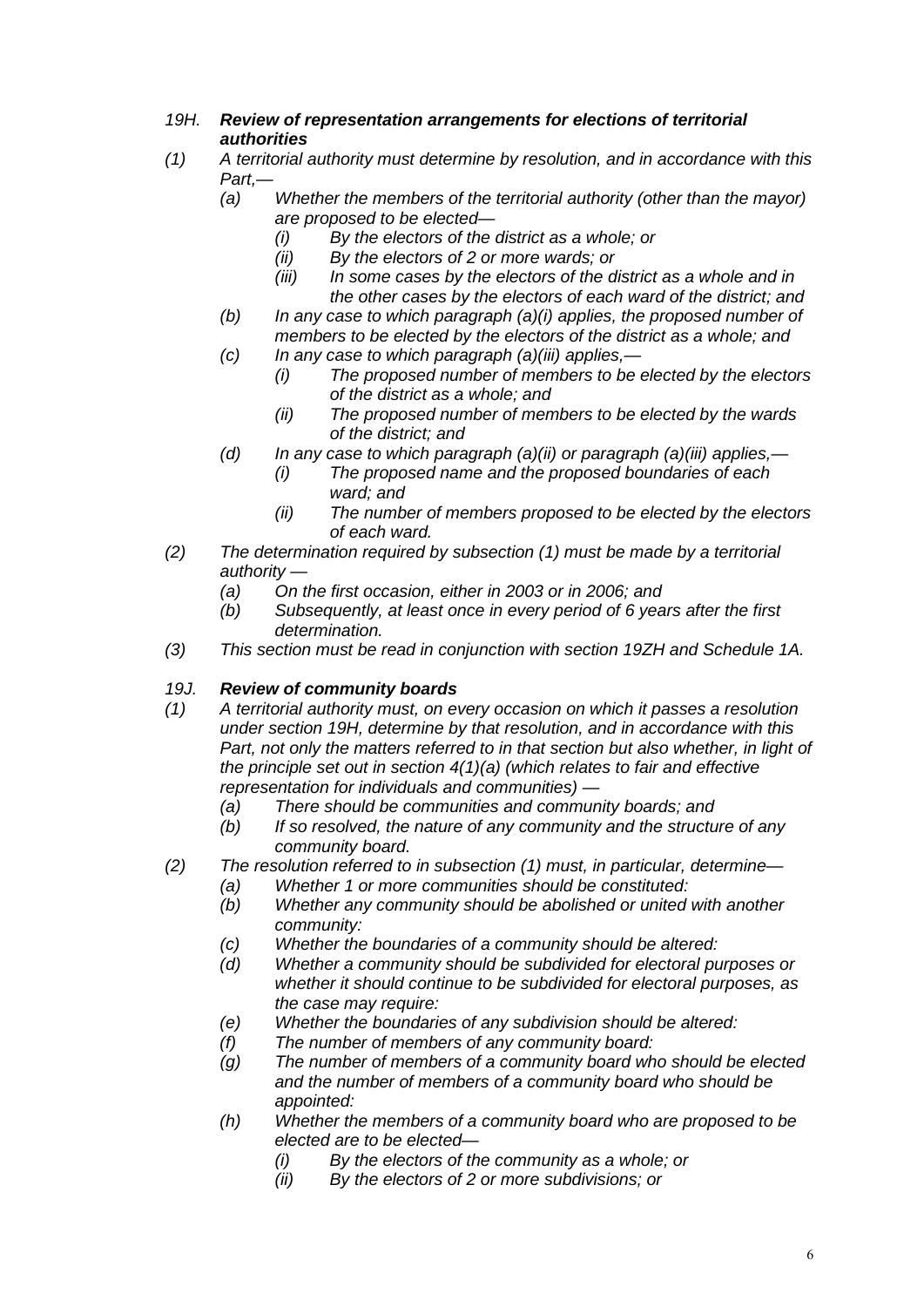- *(iii) If the community comprises 2 or more whole wards, by the electors of each ward:*
- *(i) in any case to which paragraph (h)(ii) applies, -*
	- *(i) The proposed name and the proposed boundaries of each subdivision; and*
	- *(ii) The number of members proposed to be elected by the electors of each subdivision.*
- *(3) Nothing in this section limits the provisions of section 19F.*
- 19. Other statutory provisions the Commission is required to consider include those set out in sections 19A, 19C, 19F, 19G, 19T and 19V and these are addressed below.

#### **Consideration by the Commission**

- 20. The steps in the process for achieving required fair and effective representation are not statutorily prescribed. As reflected in its *'Guidelines to assist local authorities in undertaking representation reviews'*, the Commission believes that the following steps in determining representation arrangements will achieve a robust outcome that is in accordance with the statutory criteria:
	- a) identify the district's communities of interest
	- b) determine the best means of providing effective representation of the identified communities of interest
	- c) determine fair representation for electors of the district.

#### *Communities of interest*

- 21. The Guidelines identify three dimensions for recognising communities of interest:
	- perceptual: a sense of belonging to an area or locality
	- functional: the ability to meet the community's requirements for services
	- political: the ability to represent the interests and reconcile conflicts of the community.
- 22. The Commission considers that the case for specific representation of distinct and recognisable communities of interest should reflect these dimensions.

#### *Effective representation of communities of interest*

- 23. Section 19T of the Act requires the Commission to ensure that:
	- the election of members of the council, in one of the ways specified in section 19H (i.e. at large, wards, or a combination of both) will provide effective representation of communities of interest within the district
	- ward boundaries coincide with the boundaries of the current statistical meshblock areas determined by Statistics New Zealand and used for parliamentary electoral purposes
	- so far as is practicable, ward boundaries coincide with community boundaries.
- 24. While not a prescribed statutory requirement, the Guidelines also suggest that local authorities consider the total number of members, or a range in the number of members, necessary to provide effective representation for the district as a whole. In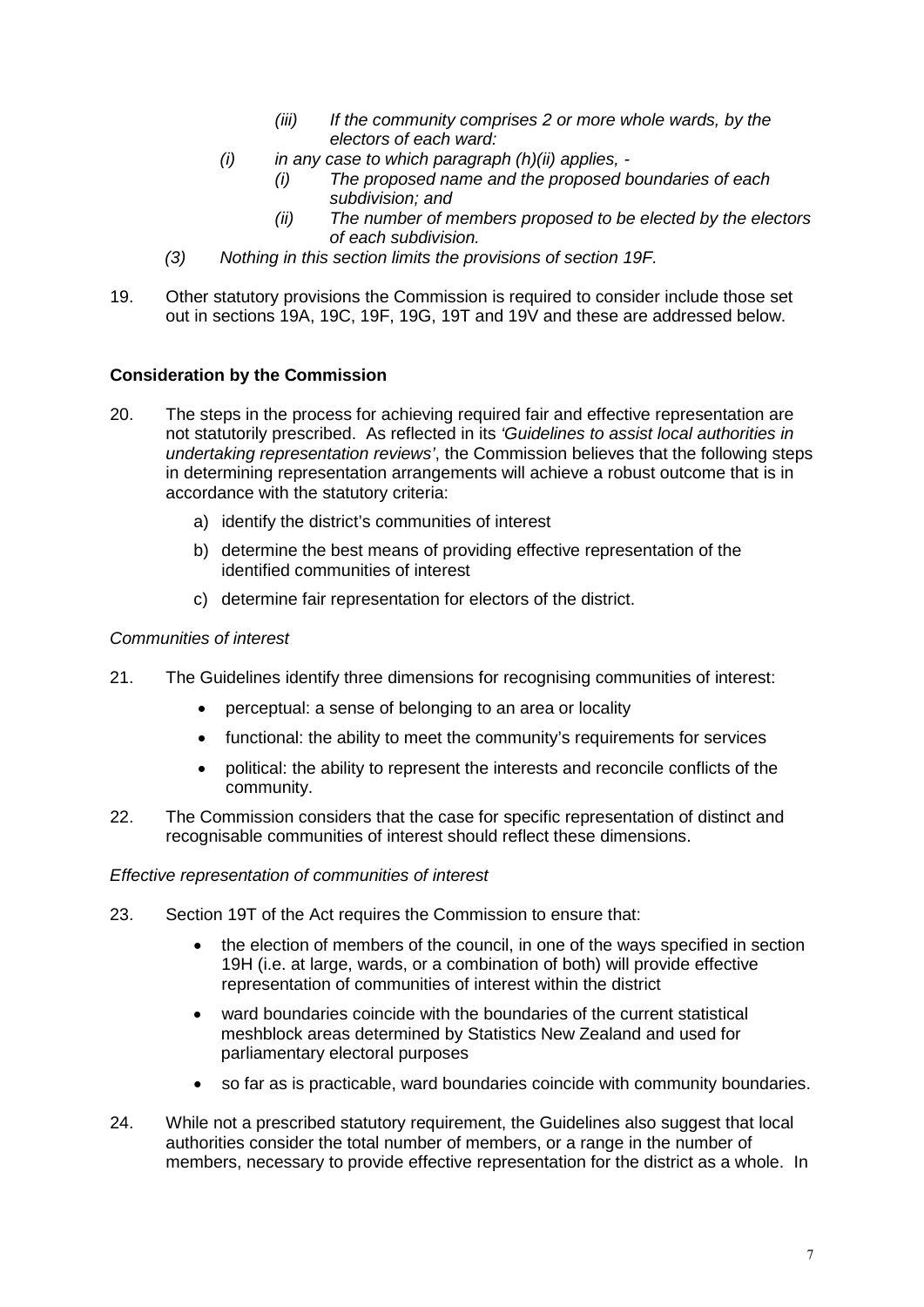other words, the total number of members should not be arrived at solely as the product of the number of members per ward.

- 25. Section 19A of the Act provides that a territorial authority shall consist of between 5 and 29 elected members (excluding the mayor). The Council has comprised 12 elected members (excluding the mayor) since 1995.
- 26. The Guidelines state that decisions relating to the representation of communities of interest (the political dimension) will need to take account of the extent that distinct geographical communities of interest can be identified, i.e. a physical boundary is able to be defined below the district level for the community of interest. From its constitution in 1989, Southland District has been divided into 12 wards, the same as the current wards apart from minor boundary changes.
- 27. The representation models presented by the Council's proposal and the appeals are as follows:
	- the Council's proposal for 5 wards with all councillors elected from wards
	- the option in the Council's discussion document for nine councillors elected from seven wards with up to three councillors elected at large
	- the proposal put by Federated Farmers for 5 councillors (and complete community board coverage).
- 28. The model proposed by Federated Farmers with a mayor and 5 councillors would also involve a system of community boards covering the whole district. This was intended to involve the Council focusing on strategic decisions and the community boards being responsible for matters relating to their specific communities. As a concept this has some attraction but, in its application to Southland District, we have some reservations about it. Firstly we believe that, even with empowered community boards, with a Council of 5 plus the mayor there is a risk that the workload on councillors would be burdensome and that the relationship between councillors and the community would become more distant. Secondly, this set of arrangements does not appear to have been debated by community and, other than from the appellant, there is no identified base of support for it.
- 29. The option proposed by some appellants for nine councillors elected from seven wards with up to three councillors elected at large is one that was consulted on in the Council's initial consultations. The attraction to appellants was the larger number of smaller wards. The Council in its evidence at the hearing, however, advised that the ward boundaries in this option split some communities of interest and that the model ultimately adopted better reflected the boundaries of communities of interest. The Council also argued that consultation had shown a clear preference for all councillors to be elected from wards rather than some at large.
- 30. The model proposed by the Council represents a significant change from the single member ward model that has been in place since 1989. It is a model that was developed through the consultation process and appears to have a reasonable degree of support. Although representing a significant change from the status quo, it enables a good relationship between councillors and communities to be maintained.
- 31. In our view the model adopted by the Council is, out of the models considered, the one that best provides for effective representation of communities of interest while also meeting other requirements of the Act. We have therefore decided to uphold the Council's proposed ward system.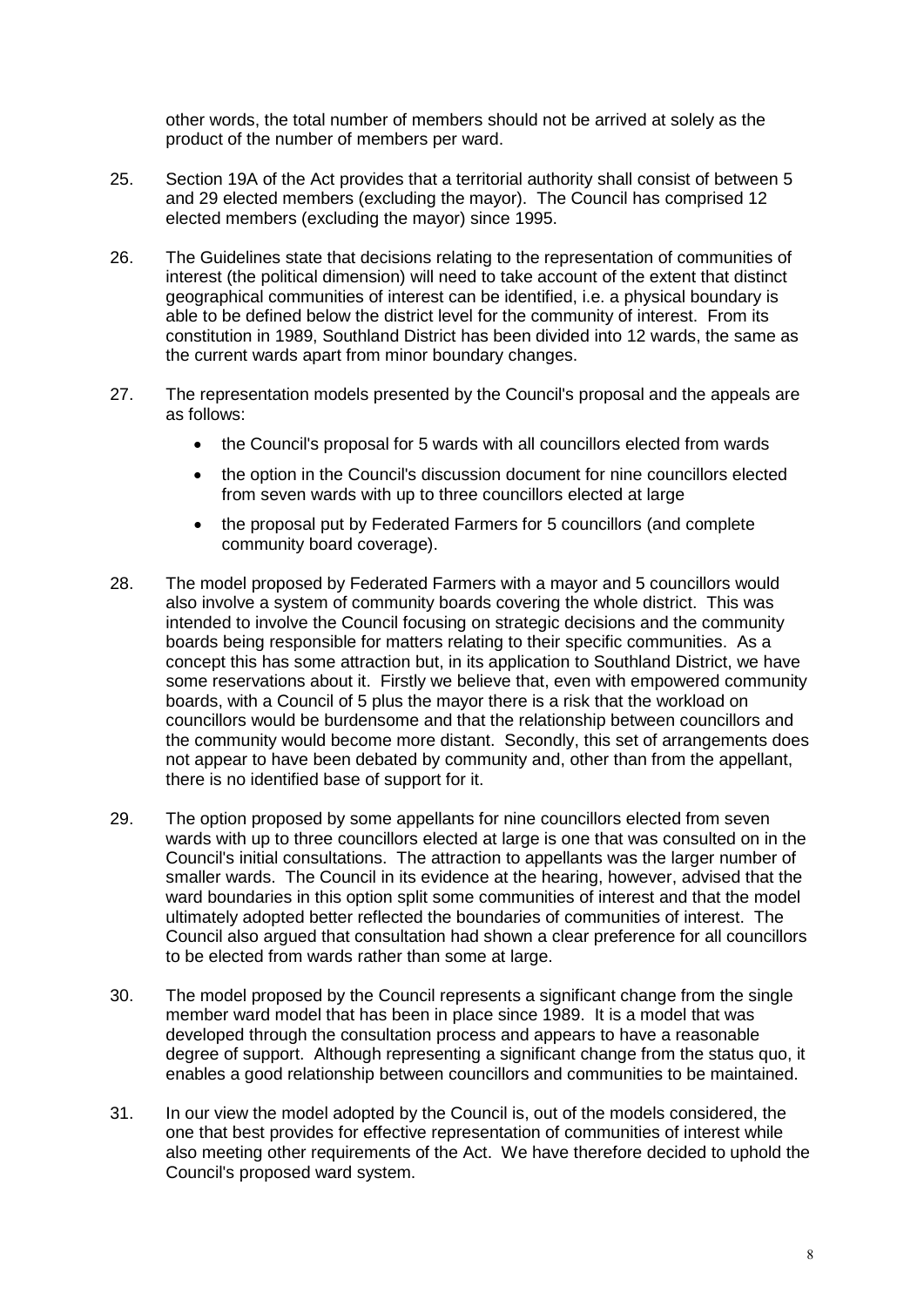#### *Fair representation for electors*

- 32. Section 19V of the Act requires that the electors of each ward receive fair representation having regard to the population of the district and of that ward. More specifically, section 19V(2) requires that the population of each ward divided by the number of members to be elected by that ward produces a figure no more than 10% greater or smaller than the population of the district divided by the total number of elected members (the '+/-10% fair representation rule').
- 33. A significant driver in developing the Council's proposal and the options put to the community was the desire to achieve compliance with the '+/-10 rule'. This has largely been achieved, except for the following –
	- Stewart Island/Rakiura Ward at -83.30%
	- Waiau Aparima Ward at +10.06%
	- Winton Wallacetown Ward at +14.19%.
- 34. Non-compliance with the +/-10% rule is permitted in by section 19V(3)(a) where it is necessary for the effective representation of island or isolated communities of interest. The Council has determined that Stewart Island/Rakiura Ward, being an island community of interest, requires its own ward to ensure effective representation. We agree with the Council's assessment.
- 35. Non-compliance by the other two wards is permitted by section 19V(3)(a) of the Act as it provides, in effect, that where one or more wards fall outside the +/-10% range, because they comprise island or isolated communities of interest, the remaining wards may also fall outside the  $+/-10\%$  range where strict application of the rule would not result in effective representation for the communities concerned. This enables the distortionary effects of the island or isolated ward's non-compliance to be reasonably accommodated by the remainder of the wards.
- 36. The non-compliance by Waiau Aparima and Winton Wallacetown Wards is relatively small and can be accepted by the Commission as a reasonable consequence of permitting Stewart Island/Rakiura Ward to fall outside the +/-10% range.

#### *Communities and community boards*

- 37. Section 19J of the Act requires every territorial authority, as part of its review of representation arrangements, to determine whether there should be community boards in the district and, if so, the nature of those communities and the structure of the community boards. The territorial authority must make this determination in light of the principle in section 4 of the Act relating to fair and effective representation for individuals and communities. The particular matters the territorial authority must determine include the number of boards to be constituted, their names and boundaries, the number of elected and appointed members, and whether the boards are to be subdivided for electoral purposes. Section 19W sets out further criteria, as apply to local government reorganisation proposals, for determinations relating to community board reviews as considered appropriate in the circumstances.
- 38. As noted above, Southland District has a number of community boards and a less formal system of CDA sub-committees. This system is widely held to be an effective model with both the community boards and CDAs given reasonably extensive delegations. Although not all of the district is covered by these bodies there is a range of other committees providing local decision-making for specific activities.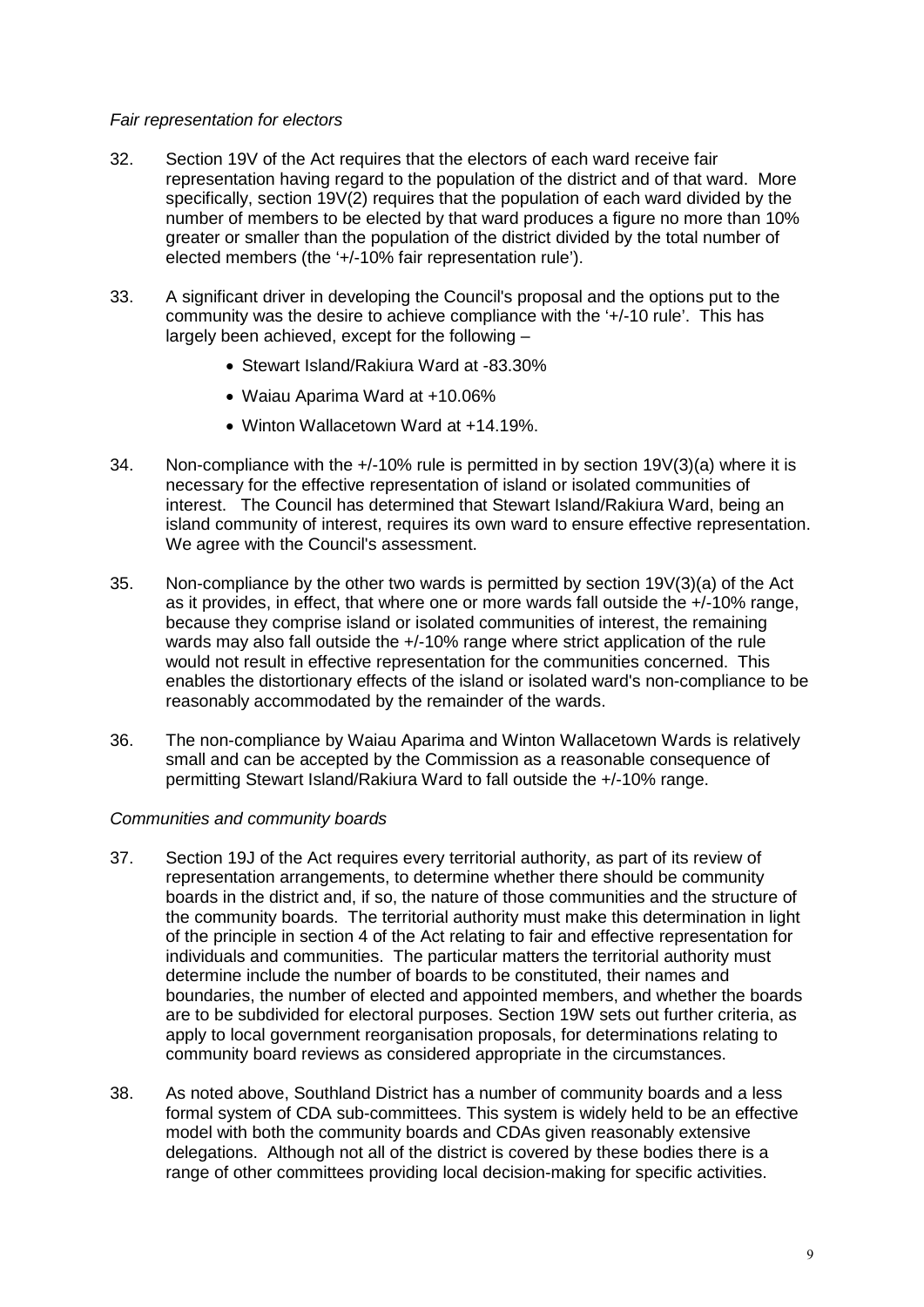- 39. The issues of contention relating to community boards were:
	- whether the Edendale and Wyndham Community Boards should remain separate or merged into one board
	- whether Stewart Island should have a community board or a CDA
	- whether the Wallace Community Board should be retained
	- whether the entire district should be covered by community boards as per the Federated Farmers appeal.
- 40. The Council's rationale for merging the Edendale and Wyndham Community Boards was that the two towns are in close proximity to each other and form a unified community of interest. The Council advised us at the hearing that the two areas share a lot of common infrastructure. Based on the evidence provided, we agree that a single community board for Edendale and Wyndham is appropriate.
- 41. Whether Stewart Island should have a community board or a CDA might in part be determined by the actual role of the current board and the issues faced by the isolation of the island. The Council and the Stewart Island Community Board have both agreed that the current status of a community board is appropriate and we accept their assessment. It was noted that the appellant raising this issue did not have any obvious connection with Stewart Island.
- 42. The community board model proposed by Federated Farmers, while common in other districts, would be a radical departure from the current model operating in the district. While the option of complete community board coverage on a ward basis was referred to in the Council's discussion document, it was unclear to us how well debated this possibility had been and what level of public support for it there was.
- 43. The Wallace Community Board wished that board to be retained in its current form, rather than changing to an Otautau Community Board covering a smaller area. Included in this wish was a desire to retain the name "Wallace" for some form of local government area because of its historical associations. We accepted the evidence provided by the Council that the Otautau area better reflected the area over which the current Wallace Community Board's business related to. We appreciated the feeling about the name "Wallace" but, given the decision about the area of the board, we considered the name "Otautau" was more appropriate.
- 44. For the reasons outlined above we have decided to uphold the Council's broad proposals for community boards.
- 45. We have, however, made two small changes made two changes to details of the Council's proposal.
- 46. The Council proposed that community boards include "at least one, but up to three members appointed by the Southland District Council". Our interpretation of section 19J(2)(g) of the Act is that our determination is required to specify the precise number of members to be appointed to each board. We have therefore determined that each board shall include one appointed member. We understand that this follows the current practice.
- 47. We have observed that that the ward and the community board covering Stewart Island/Rakiura have different names. The ward is called "Stewart Island/Rakiura" and the community is called "Stewart Island". We consider it desirable that the two have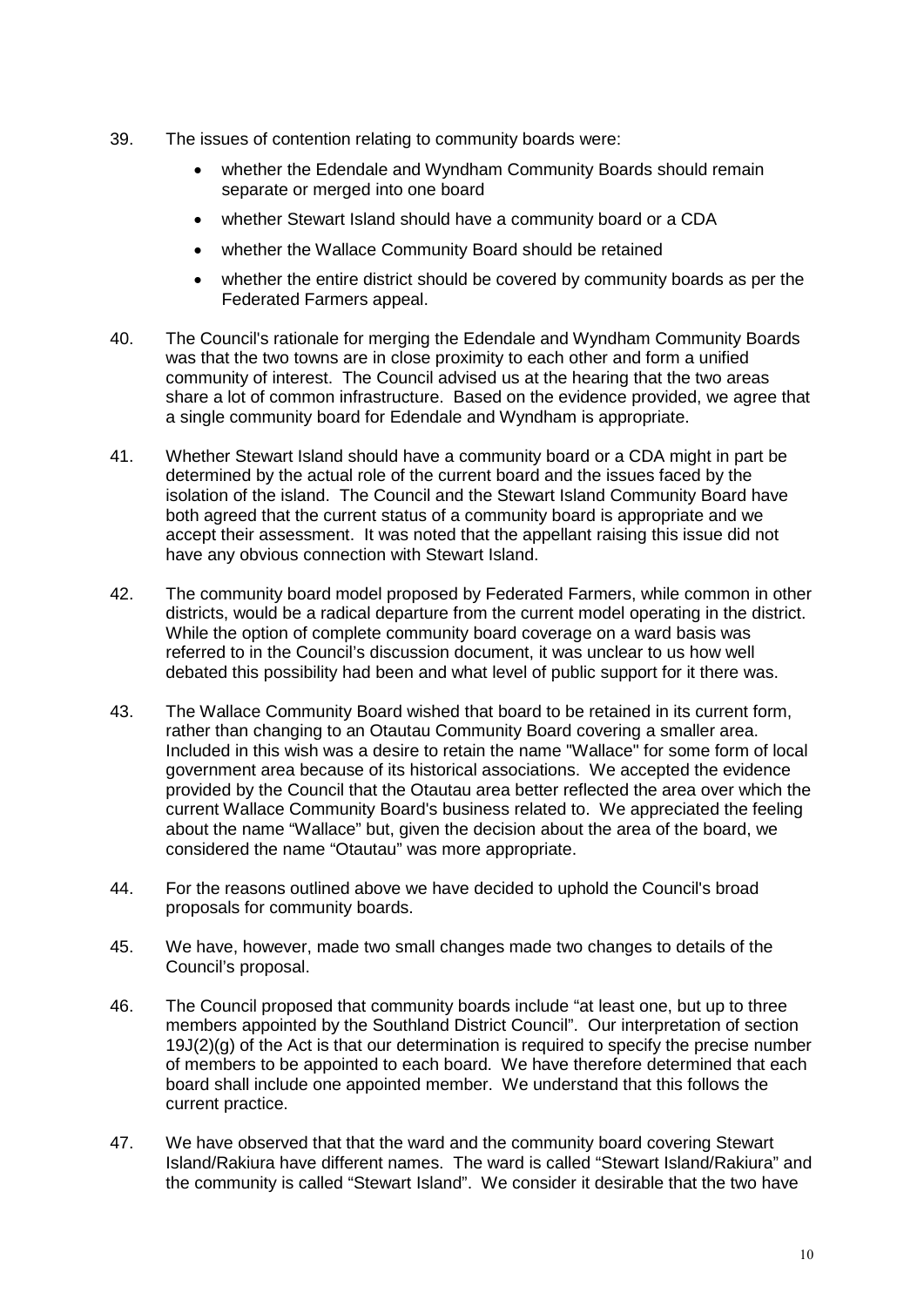the same name. We also note that "Stewart Island/Rakiura" is the official name of the island as determined by the New Zealand Geographic Board.

#### **Commission's Determination**

- 48. Under section 19R of the Local Electoral Act 2001, the Commission determines that for the general election of the Southland District Council to be held on 12 October 2013, the following representation arrangements will apply:
	- (1) Southland District, as delineated on LGC-073-2013-W-1 deposited with the Local Government Commission, will be divided into five wards.
	- (2) Those five wards will be:
		- (a) Mararoa Waimea Ward, comprising the area delineated on LGC-073- 2013-W-2 deposited with the Local Government Commission
		- (b) Waiau Aparima Ward, comprising the area delineated on LGC-073- 2013-W-4 deposited with the Local Government Commission
		- (c) Winton Wallacetown Ward, comprising the area delineated on LGC-073-2013-W-3 deposited with the Local Government Commission
		- (d) Waihopai Toetoes Ward, comprising the area delineated on LGC-073- 2013-W-5 deposited with the Local Government Commission
		- (e) Stewart Island/Rakiura Ward, comprising the area delineated on SO Plan 11492 deposited with Land Information New Zealand
	- (3) The Council will comprise the mayor and 12 councillors elected as follows:
		- (a) 3 councillors elected by the electors of Mararoa Waimea Ward
		- (b) 3 councillors elected by the electors of Waiau Aparima Ward
		- (c) 3 councillors elected by the electors of Winton Wallacetown Ward
		- (d) 2 councillors elected by the electors of Waihopai Toetoes Ward
		- (e) 1 councillor elected by the electors of Stewart Island/Rakiura Ward
	- (4) There will be eight communities as follows:
		- (a) Wallacetown Community, comprising the area delineated on LGC-073- 2013-Com 1 deposited with the Local Government Commission
		- (b) Edendale-Wyndham Community, comprising the area delineated on LGC-073-2013-Com-2 deposited with the Local Government **Commission**
		- (c) Te Anau Community, comprising the area delineated on LGC-073- 2013-Com-3 deposited with the Local Government Commission
		- (d) Tuatapere Community, comprising the area delineated on LGC-073- 2013-Com-4 deposited with the Local Government Commission
		- (e) Otautau Community, comprising the area delineated on LGC-073- 2013-Com-5 deposited with the Local Government Commission
		- (f) Winton Community, comprising the area delineated on LGC-073-2013- Com-6 deposited with the Local Government Commission
		- (g) Riverton/Aparima Community, comprising the area delineated on SO Plan 381794 deposited with Land Information New Zealand
		- (h) Stewart Island/Rakiura Community, comprising the area of the Stewart Island/Rakiura Ward.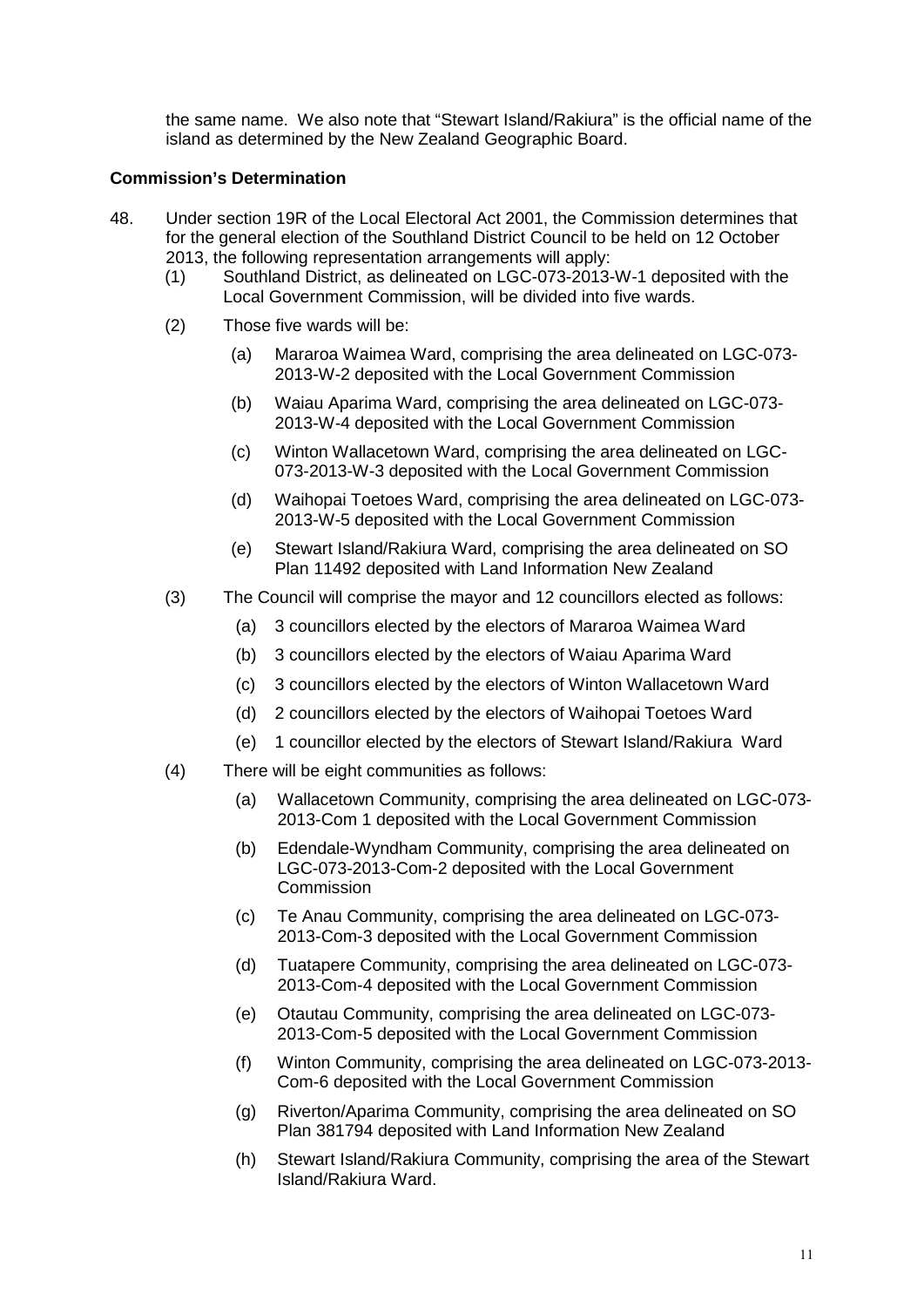- (5) The Edendale-Wyndham Community is divided into two subdivisions as follows:
	- (a) the Edendale Subdivision comprising the area delineated on LGC-073- 2013-S -1 deposited with the Local Government Commission
	- (b) the Wyndham Subdivision comprising the area delineated on LGC-073-2013-S -1 deposited with the Local Government Commission.
- (6) The membership of each community board will be as follows:
	- (a) Wallacetown Community Board will comprise six elected members and one member appointed to the community board by the Council representing the Winton Wallacetown Ward
	- (b) Edendale-Wyndham Community Board will comprise
		- (i) 3 members elected from the Edendale Subdivision
		- (ii) 3 members elected from the Wyndham Subdivision
		- (iii) one member appointed to the community board by the Council representing the Waihopai Toetoes Ward
	- (c) Te Anau Community Board will comprise six elected members and one member appointed to the community board by the Council representing the Mararoa Waimea Ward
	- (d) Tuatapere Community Board will comprise six elected members and one member appointed to the community board by the Council representing the Waiau Aparima Ward
	- (e) Otautau Community Board will comprise six elected members and one member appointed to the community board by the Council representing the Waiau Aparima Ward
	- (f) Winton Community Board will comprise six elected members and one member appointed to the community board by the Council representing the Winton Wallacetown Ward
	- (g) Riverton/Aparima Community Board will comprise six elected members and one member appointed to the community board by the Council representing the Waiau Aparima Ward
	- (h) Stewart Island/Rakiura Community Board will comprise six elected members and one member appointed to the community board by the Council representing the Stewart Island/Rakiura Ward.
- 49. As required by sections 19T(b) and 19W(c) of the Local Electoral Act 2001, the boundaries of the above wards and communities coincide with the boundaries of current statistical meshblock areas determined by Statistics New Zealand and used for Parliamentary electoral purposes.